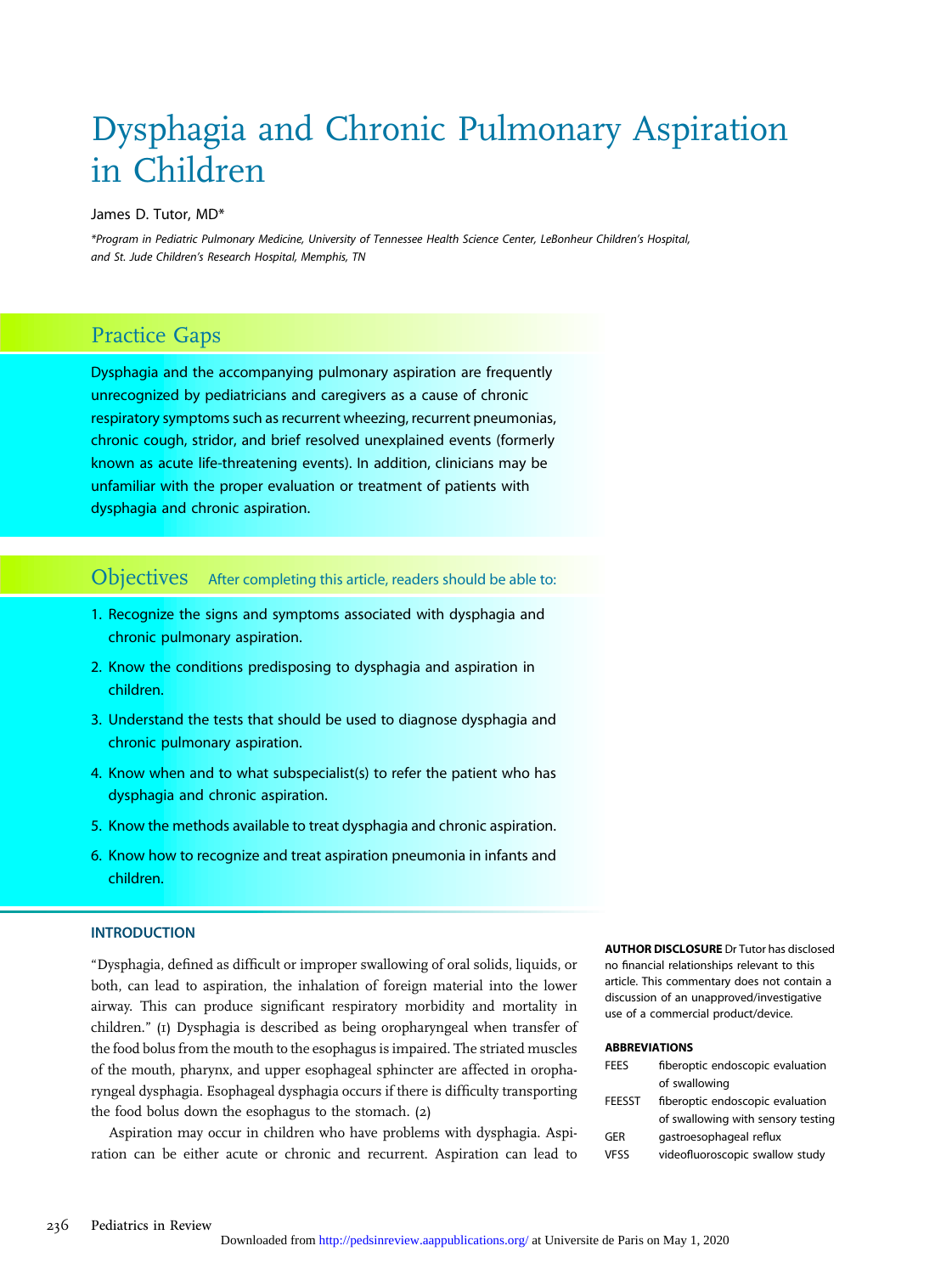pulmonary problems such as recurrent wheezing, recurrent pneumonias, and the development of severe impairment of lung function and irreversible pulmonary scarring and bronchiectasis. Primary care physicians and other caregivers may not think of dysphagia and chronic pulmonary aspiration as a cause of these respiratory problems in infants and children. (1)

In this article, the following topics concerning dysphagia and pulmonary aspiration are explored: 1) the sequence of normal swallowing; 2) the airway protective reflexes to prevent aspiration; 3) the pathophysiology of aspiration; 4) clinical signs, symptoms, and physical findings of dysphagia and pulmonary aspiration; 5) diagnostic tests; 6) therapeutic options; and 7) evaluation and treatment of aspiration pneumonia in infants and children.

# PHYSIOLOGY OF SWALLOWING

The anatomical structures involved in swallowing include the oral, pharyngeal, and nasal cavities and the larynx. (3) A fetus first begins to swallow amniotic fluid as early as 12 weeks of gestation. Nutritive sucking of oral liquids can occur at approximately 34 weeks of gestation. At birth, the larynx is positioned high in the neck adjacent to cervical vertebrae C1-C3. The infant larynx is approximately one-third as large as the adult larynx. The small size and shape of the oral cavity relative to the tongue facilitates early sucking, and the buccal fat pads provide lateral stability for efficient tongue motion. Over time, in the infant, the oral cavity increases in size, and the relative size of the tongue decreases. The pharynx elongates and, beginning at age 4 to 5 months and ending at approximately age 3 years, there is maturational descent of the larynx from C3 to C6. Sucking is the primary way to obtain nutrition during the first 3 to 4 months after birth. Head control and stability as well as differentiation of tongue movements occur by 7 to 9 months of age. Pureed foods and other food textures can progressively be introduced. The development of tongue lateralization and rotary chewing allows table foods to be introduced by age 1 year. By age 2 years feeding has gradually evolved from a reflexive behavior in the infant to a cortically regulated behavior. (4)

The 3 phases of swallowing are oral (to include both oral preparatory and oral transit phases),) pharyngeal, and esophageal. The 3 phases operate in sequence to properly direct a bolus of salivary secretions or ingested food into the esophagus and not into the air passages. (5) Feeding and swallowing is controlled neurologically by cortical influences, peripheral afferent signals, nerve networks, and efferent responses driven by motor nerves. Branches of cranial nerves V, VII, IX, X, XI, and XII and branches of the upper cervical nerves innervate the oral, nasal, pharyngeal, and laryngeal structures. Afferent input for swallowing is primarily located in the nucleus tractus

solitarius: efferent control is localized in the nucleus ambiguous and the dorsal motor nucleus of cranial nerve X. (4)

# AIRWAY PROTECTIVE REFLEXES

There are aspiration protective reflexes in the upper airway consisting of mechanoreceptors and chemoreceptors concentrated over the surface of the pharynx, epiglottis, arytenoid cartilages, and vocal cords. (6)(7) The chemoreceptors respond to contact by water, salts, sugars, and acids. (8)(9) Failure of any of these protective reflexes results in aspiration of swallowed or refluxed materials.

The protective reflex response varies depending on the age of the individual and whether the pharynx or larynx is stimulated. Stimulation of the mechanoreceptors in the pharynx results in swallowing at any age. In young infants, contact of the larynx with acid, water, or milk can lead to prolonged apnea instead of coughing and swallowing. (10) This difference in response, due to age, is probably due to central respiratory inhibition. (10) Viral respiratory infections, such as respiratory syncytial virus, can exacerbate the apneas in these infants due to reversion of the adult response (coughing and swallowing) to the immature response (apnea). (11) Also, infants with respiratory syncytial virus bronchiolitis have copious upper airway and nasal secretions. This could cause prolonged stimulation of the laryngeal chemoreflex, leading to apneas, unless the infant swallows these secretions. (12)(13) Some researchers feel that this may help explain why prone infants with respiratory syncytial virus bronchiolitis have an increased incidence of prolonged apneas and sudden infant death syndrome.  $(12)(13)(14)$ 

Due to a change in the processing centrally of sensory stimuli in the upper airway over time, the laryngeal cough reflex matures, leading to an increase in coughing and a decrease in both swallowing and apnea in infants after stimulation of the laryngeal mechanoreceptors or chemoreceptors by acid, water, or milk. (15) In both newborns and adults, the laryngeal chemoreflex is the primary source of airway protection against aspiration of liquids. (15)

## PATHOPHYSIOLOGY OF ASPIRATION

The acidity and the volume of material aspirated determines, to some extent, the severity of damage done to the lungs. In a landmark study in 1952, Teabeaut (16) demonstrated that as the pH of aspirated material becomes more acidic, lung injury increases, with maximal lung injury occurring at a pH of 1.5. Greenfield and his co-authors, in 1969, demonstrated in dogs that if a volume of 1 mL/kg body weight of gastric acid is aspirated only mild effects occurin the lungs, whereas aspiration of 2 mL/kg body weight or more of gastric acid causes serious effects, even death. (17) Thus, it is presumed that in infants and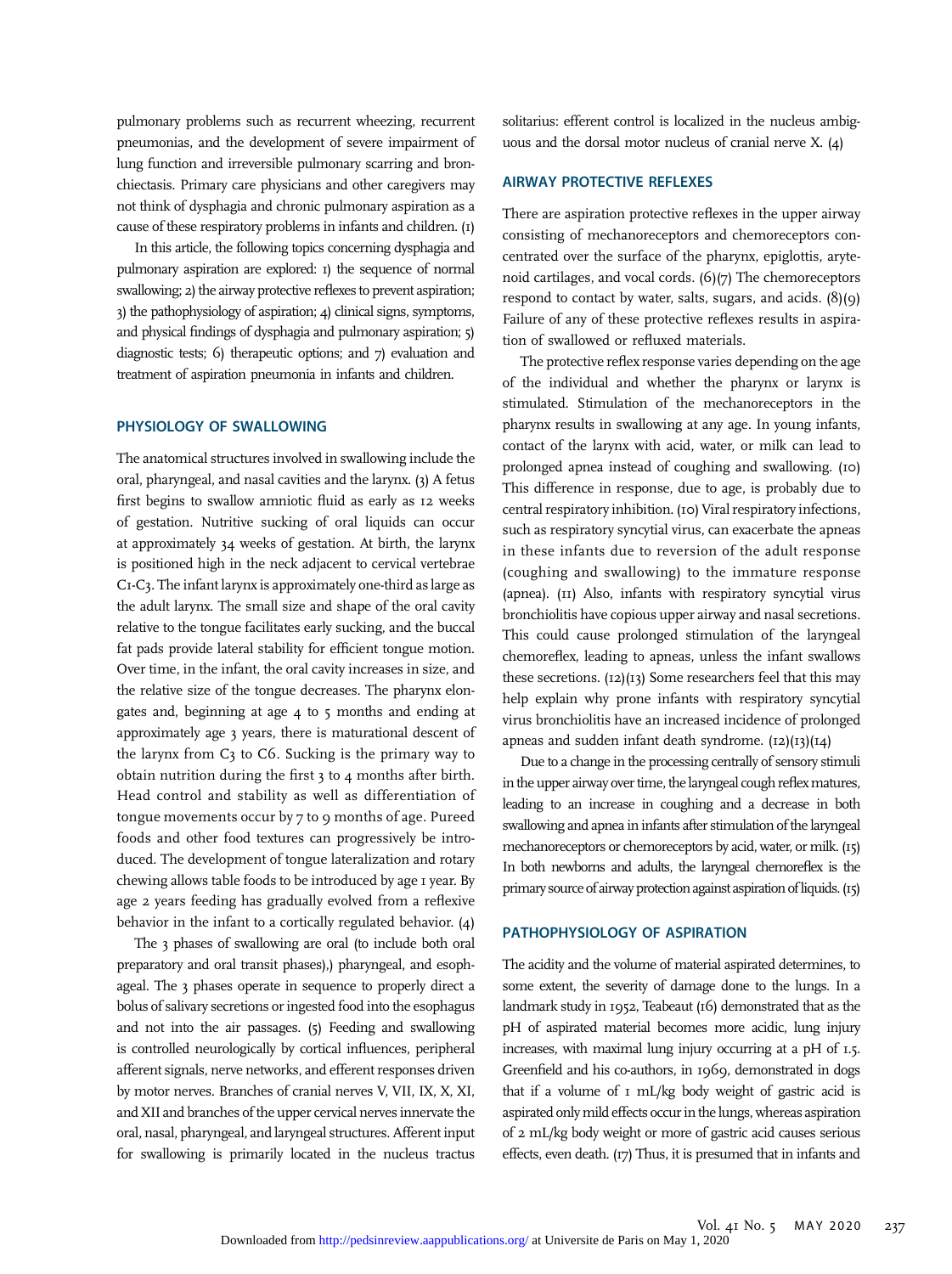small children, the volume of material aspirated does not have to be large to cause significant damage to the lungs.

Pathologic changes in the lungs due to aspiration injury follow a pattern and include degeneration of bronchiolar epithelium, pulmonary edema and hemorrhage, focal atelectasis, exudation of fibrin, and acute inflammatory cell infiltrate. Later, regeneration of bronchiolar epithelium, proliferation of fibroblasts, and fibrosis occur.  $(I)(I8)$  The acute effects on the lung of an aspiration event occur quickly. Aspirated gastric contents appear on the lung surface contacting the epithelium within 12 to 18 seconds. Extensive atelectasis develops within 3 minutes. Changes of acute pneumonia occur within hours, and granulomatous changes develop within 48 hours.  $(I)(I9)(20)$  Chronic pulmonary aspiration can lead to recurrent wheezing, recurrent pneumonias with the development of pulmonary scarring, empyema, bronchiectasis, bronchiolitis obliterans, and severe impairment of pulmonary function.

Three physical events can lead to pulmonary aspiration: dysphagia, gastroesophageal reflux (GER) disease, or insufficient management of nasal/oral secretions. (21) "It is clear that chronic aspiration of gastric contents does occur. The risk of aspiration from reflux is increased when there is coexisting swallowing dysfunction, decreased laryngeal sensation, tachypnea, or upper airway obstruction. GER and aspiration may also occur in cases of esophageal dysmotility, compression, or stenosis..."  $(22)(23)(24)(25)$  There are many diseases that can predispose children to aspiration lung injury (Table).

Dysphagia can, on occasion, occur in infants and children who are structurally and neurologically normal. Because premature infants have an immature swallowing mechanism, they often require tube feeding until their swallowing mechanism matures. (26) Infants with viral respiratory infections and tachypnea can develop aspiration because they temporarily lose the ability to protect their airways. (27) Oropharyngeal dysphagia can occur in term infants without any detectable risk factors who present with unexplained respiratory problems. This may represent some form of delay in the maturation of the swallowing mechanism.  $(28)(29)(30)$ 

#### SYMPTOMS AND SIGNS OF ASPIRATION

The presenting symptoms and signs of children who have dysphagia and pulmonary aspiration are varied and can include wheezing that is poorly responsive to bronchodilators, chronic cough, recurrent pneumonias, atelectasis, bronchiectasis, pulmonary abscess, pulmonary fibrosis, bronchiolitis obliterans, apnea/bradycardia, or brief resolved unexplained events (formerly known as acute life-threatening events).  $(1)(31)(32)$ 

Infants and children with an absent or ineffective cough, such as those with neuromuscular weakness, have lost their

# TABLE. Conditions Predisposing to Aspiration in Children

| Anatomical                                        |  |  |
|---------------------------------------------------|--|--|
| Choanal stenosis                                  |  |  |
| Cleft lip/palate                                  |  |  |
| Laryngomalacia                                    |  |  |
| Subglottic stenosis                               |  |  |
| Laryngotracheal cleft                             |  |  |
| Esophageal atresia                                |  |  |
| Tracheoesophageal fistula                         |  |  |
| Craniofacial abnormalities                        |  |  |
| Vascular ring                                     |  |  |
| Tumors                                            |  |  |
| Cystic hygroma                                    |  |  |
| Syndromes                                         |  |  |
| Pierre-Robin                                      |  |  |
| Beckwith-Wiedemann                                |  |  |
| Down (sometimes)                                  |  |  |
| Cri-du-chat                                       |  |  |
| Pfeiffer                                          |  |  |
| CHARGE association                                |  |  |
| Ataxia-telangiectasia                             |  |  |
| VATER association                                 |  |  |
| Gastrointestinal                                  |  |  |
| Gastroesophageal reflux                           |  |  |
| Esophageal motility dysfunction                   |  |  |
| Eosinophilic esophagitis                          |  |  |
| Neurologic                                        |  |  |
| Perinatal asphyxia                                |  |  |
| Cranial nerve or recurrent laryngeal nerve injury |  |  |
| Congenital hydrocephalus                          |  |  |
| Neonatal intraventricular hemorrhage              |  |  |
| Familial dysautonomia                             |  |  |
| Moebius syndrome                                  |  |  |
| Werdnig-Hoffman disease                           |  |  |
| Cornelia de Lange syndrome                        |  |  |
| Muscular dystrophy                                |  |  |
| Myotonic dystrophy                                |  |  |

Continued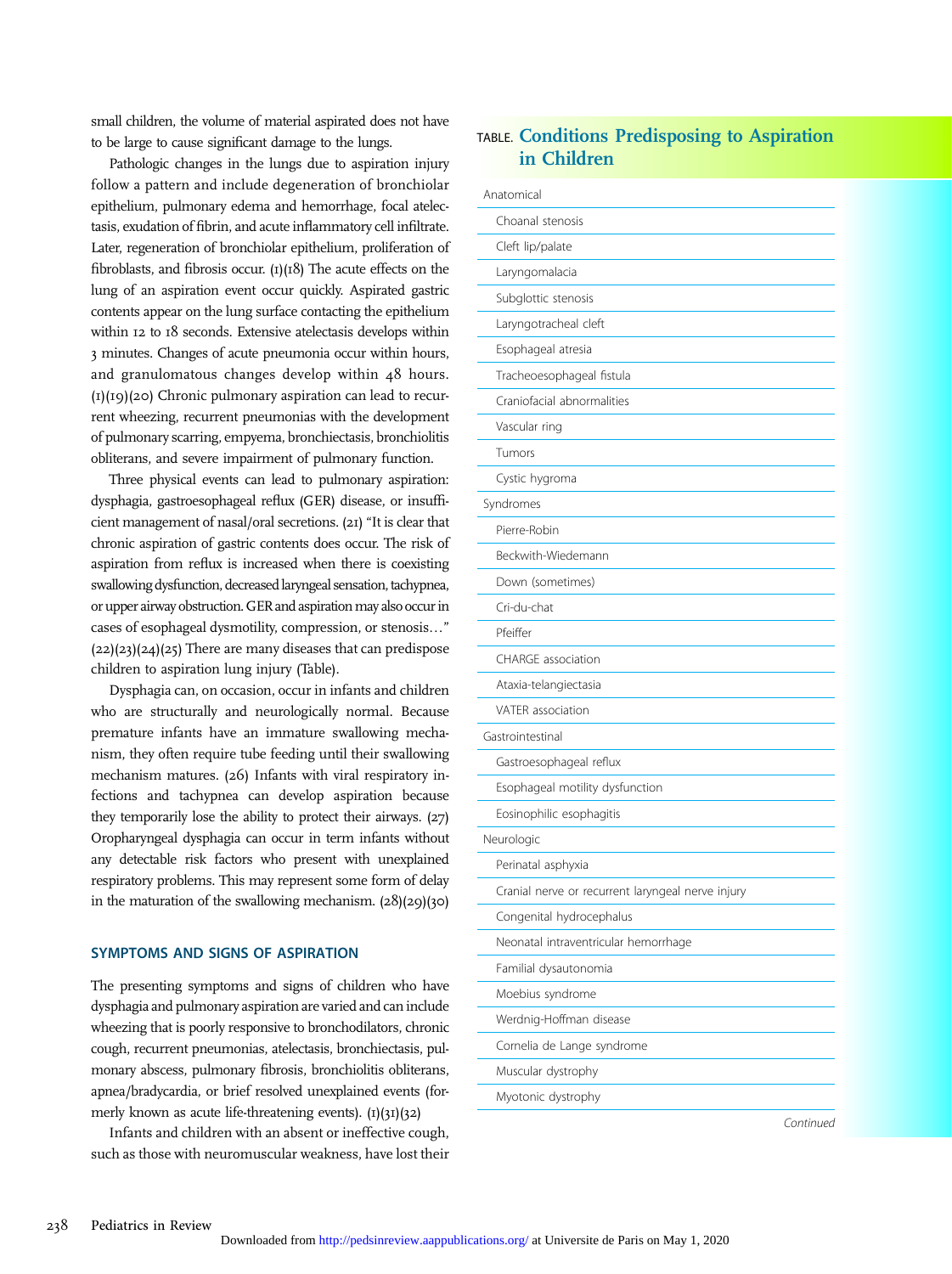| <b>TABLE.</b> (Continued)                          |  |  |
|----------------------------------------------------|--|--|
| Neurologic                                         |  |  |
| Myasthenia gravis                                  |  |  |
| Guillain-Barre syndrome                            |  |  |
| Cerebral palsy                                     |  |  |
| Vocal cord paralysis                               |  |  |
| Arnold-Chiari malformation (sometimes)             |  |  |
| Other                                              |  |  |
| Developmental/immaturity of swallowing/prematurity |  |  |
| Viral bronchiolitis                                |  |  |
| Endotracheal tubes/tracheostomy tubes              |  |  |
| Foreign body aspiration                            |  |  |
| Collagen vascular disease                          |  |  |
| Obstructive sleep apnea                            |  |  |
| Cerebral vascular accident                         |  |  |
| Head trauma                                        |  |  |
| Bottle propping                                    |  |  |

airway protective reflexes and may have silent aspiration with findings of increased respiratory mucus, congestion, and chronic wheeze or rhonchi, recurrent bronchitis, or recurrent pneumonia.  $(I)(28)(33)$  Children with Down syndrome, Prader-Willi syndrome, laryngomalacia, or glossoptosis can have silent aspiration. (34)(35)(36)(37) Also, some premature infants are at high risk for silent aspiration.

# PHYSICAL EVALUATION FOR DYSPHAGIA AND **ASPIRATION**

If at all possible, the clinician should observe the infant or child eating and drinking. There are several signs and symptoms that make dysphagia and pulmonary aspiration in a feeding infant or child highly likely: if crackles, wheezes, "wet" upper airway sounds, and "wet" voice quality appear after feeding; if the child is observed to have difficulty swallowing, sucking, or coughing or chokes during feeding; and if there is drooling, excessive accumulation of secretions in the mouth, or coughing or choking on saliva and nasal secretions.  $(I)(38)$ 

## RADIOGRAPHIC EVALUATION OF ASPIRATION

In infants and children with chronic or recurrent respiratory symptoms, the first study performed often is chest radiography. The chest radiograph in children with recurrent aspiration may be normal, may reveal bronchial wall thickening or hyperinflation, or

may reveal diffuse or localized infiltrates. Infiltrates in infants with recurrent aspiration are often localized to dependent areas such as the upper lobes and the posterior areas of the lower lobes due to the effect of gravity when the infants are fed in a semirecumbent position.  $(I)(I8)$  Chest radiographs are relatively insensitive to early changes from lung injury. (1)(39)

Computed tomography, particularly high-resolution scanning, is more sensitive in the detection of early airway and parenchymal disease in children who aspirate than is chest radiography, but it provides significantly more radiation to the chest than does chest radiography.  $(I)(40)$  Findings can include bronchial wall thickening, air-trapping, bronchiectasis, ground-glass opacities, and centrilobular opacities, which look radiologically similar to a "tree in bud."  $(I)(2I)$ 

# DIAGNOSIS OF CHRONIC ASPIRATION DUE TO DYSPHAGIA

As in all other pediatric patients, the medical and developmental history should be taken from the parent. In addition, a complete feeding history should be elicited.  $(I)(40)(41)(42)(43)$ 

If the primary care physician suspects that an infant or child has dysphagia or chronic pulmonary aspiration after watching him or her being fed by the parent, (41)(42)(43) he or she may wish to refer the patient to a pediatric pulmonologist, gastroenterologist, otolaryngologist, speech therapist, or pediatric aerodigestive center to confirm the suspected diagnosis.

Various sophisticated tests can be used by the pediatric subspecialist or speech pathologist to diagnose dysphagia and pulmonary aspiration in infants and children.  $(I)(44)(45)$  The most frequent initial tests used are the videofluoroscopic swallow study (VFSS), also known as the modified barium swallow study, or the fiberoptic endoscopic evaluation of swallowing with or without sensory testing (FEES or FEESST). Other diagnostic tests can include sonography, manometry, scintigraphy, and cervical auscultation. (1)(26)(41)(42)(43)(46)(47)(48)(49) VFSS and FEES/FEEST are discussed further herein.

# **VFSS**

"The VFSS is the only instrumental assessment that provides visualization of the anatomy of the oral cavity, pharynx, larynx, and upper esophagus, as well as the function and integration of all four areas during the dynamic process of swallowing. The oral-preparatory, oral, pharyngeal, and esophageal stages of swallowing are all visualized."  $(I)(26)(4I)$ 

VFSS is performed by a pediatric radiologist and a dysphagia-trained pediatric speech and language therapist working together. (26) Test materials of various viscosities are fed to the patient in an age/developmentally appropriate format, and fluoroscopy is performed during swallowing. (42)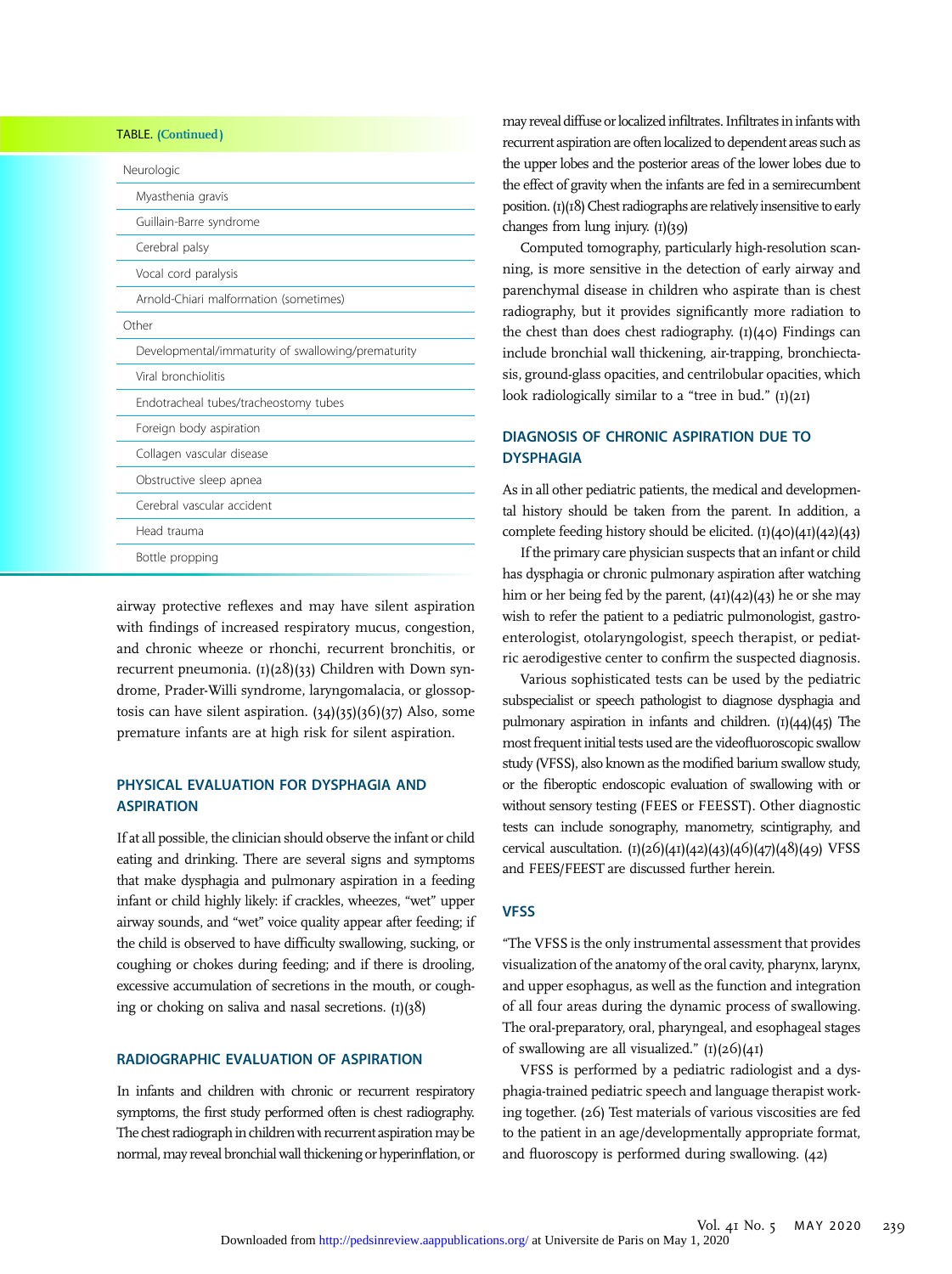The results of the VFSS often allow the speech pathologist to determine the pathophysiologic cause of the dysphagia (aspiration or laryngeal penetration, nasopharyngeal backflow, swallow trigger, or pharyngeal residual). With laryngeal penetration, food or liquid enters the laryngeal vestibule, but unlike aspiration, does not descend below the level of the vocal cords. The speech therapist can then choose the most appropriate treatment strategies to allow the safest and most appropriate intake of calories for the infants and children. (1)(42)(50)(51)

The disadvantages of the VFSS are the need for patient cooperation and the significant amount of radiation exposure to the patient's brain. (26)

The speech therapist will, in a report of the VFSS results, often inform the physician within what period he or she feels that the VFSS should be repeated, if needed. Depending onthe severity of the patient's dysphagia and also from the radiation exposure standpoint, if this author does not receive this information from the speech therapist, this author will repeat the VFSS no more frequently than in  $3$  to  $4$  months, preferably 6 to 9 months.

#### FEES/FEESST

FEES enables direct visualization of the hypopharynx and larynx before and after the swallow. A small flexible endoscope is positioned by the endoscopist for optimal visualization of these structures. Then, dyed foods and liquids are observed as they are swallowed by the patient.  $(I)(52)$ 

The endoscopist can easily determine whether spillover and laryngeal penetration or aspiration occurred during the swallow. If the dyed food and liquid is seen in the trachea, that indicates that aspiration occurred during the swallow.  $(I)(52)$ 

FEEST, similar to FEES, allows the endoscopist to observe swallowing dysfunction but also allows information about airway protection to be obtained. The laryngeal adductor reflex, one of the main airway protective reflexes, is elicited by providing air pulses of increasing pressures to the aryepiglottic folds of the larynx through the flexible endoscope. The laryngeal adductor reflex, when elicited, helps prevent aspiration into the lower respiratory tract by closing the glottis and causing coughing and swallowing. The normal reflex requires less than 4 mm Hg of air pulse pressure; any more pressure indicates that the reflex is abnormal and airway protection is suboptimal, thereby allowing aspiration into the airway to occur during eating. (1)(53)(54)(55)(56)(57)

# SALIVAGRAM

Some children, even if adequately treated for dysphagia of oral foods and liquids, may have both sialorrhea, an increased production of saliva, and dysphagia with resultant aspiration of saliva. The radionuclide salivagram is used at several pediatric academic hospitals because it is a relatively easy test to perform to

try to detect salivary aspiration. A radiotracer with the consistency of saliva is placed in the mouth, and serial images are taken until the tracer is swallowed. The test is positive if there is the presence of radioactivity in the trachea or bronchi, indicating that aspiration has occurred. However, the salivagram is a poorly sensitive test for salivary aspiration, with only 26% to 28% prevalence of positive salivagrams in children suspected of aspiration. (1)(58)(59)(60) The results of the salivagram also correlate poorly with the results of other tests of aspiration, such as VFSS and milk scans. (61) Thus, the diagnosis of sialorrhea with aspiration is often made clinically by the pediatric subspecialist.

## TREATMENT OF DYSPHAGIA

The goals for treatment of dysphagia are to ensure safe swallowing with adequate oral intake of calories with minimal or no pulmonary aspiration. Feedings may be given orally with compensatory strategies to decrease dysphagia and pulmonary aspiration or by feeding through a temporary/permanent feeding tube.  $(1)(41)(43)$ 

Compensatory strategies used by the speech pathologist for infants and children with dysphagia during oral feedings may include changes in positioning, changes/modification to bottle/nipple systems, thickening of oral liquids, and improving swallowing function through various exercises and maneuvers.  $(I)(41)(42)(43)(44)(62)$  The parents are taught these techniques by the speech/language pathologist. Use of commercial thickening agents is not recommended with premature infants who have dysphagia due to the risk of development of necrotizing enterocolitis. (63)(64)

Management strategies for feeding a child with dysphagia include adjusting the child's environment, proper positioning, appropriate sensory stimulation, and using adaptive equipment. The environment should be calming and soothing to help the child relax and should have reduction of external stimuli that interfere with the child's concentration and effective swallowing pattern. The optimal body position is an upright 90° sitting position. The child's head should be midline of the body with the chin slightly flexed. Hyperextension of the head and neck makes swallowing more difficult and increases the risk of aspiration. (65) Sensory stimulation includes modification of foods and liquids regarding texture, volume, temperature, and taste, and direct stimulation of the lips and oral cavity with a gloved finger, a finger stimulator, or a flexible, introductory toothbrush. (66) For a child who has a problem protecting the airway or has a delayed pharyngeal swallowing phase, thickened food or liquid should be used. Change in food temperatures may reduce the problem of a delayed pharyngeal swallowing phase. (67) Some of the adaptive equipment that may be used include 1-way slit valve nipples to control flow of thin liquids, a nosey cup or a flexible, plastic cup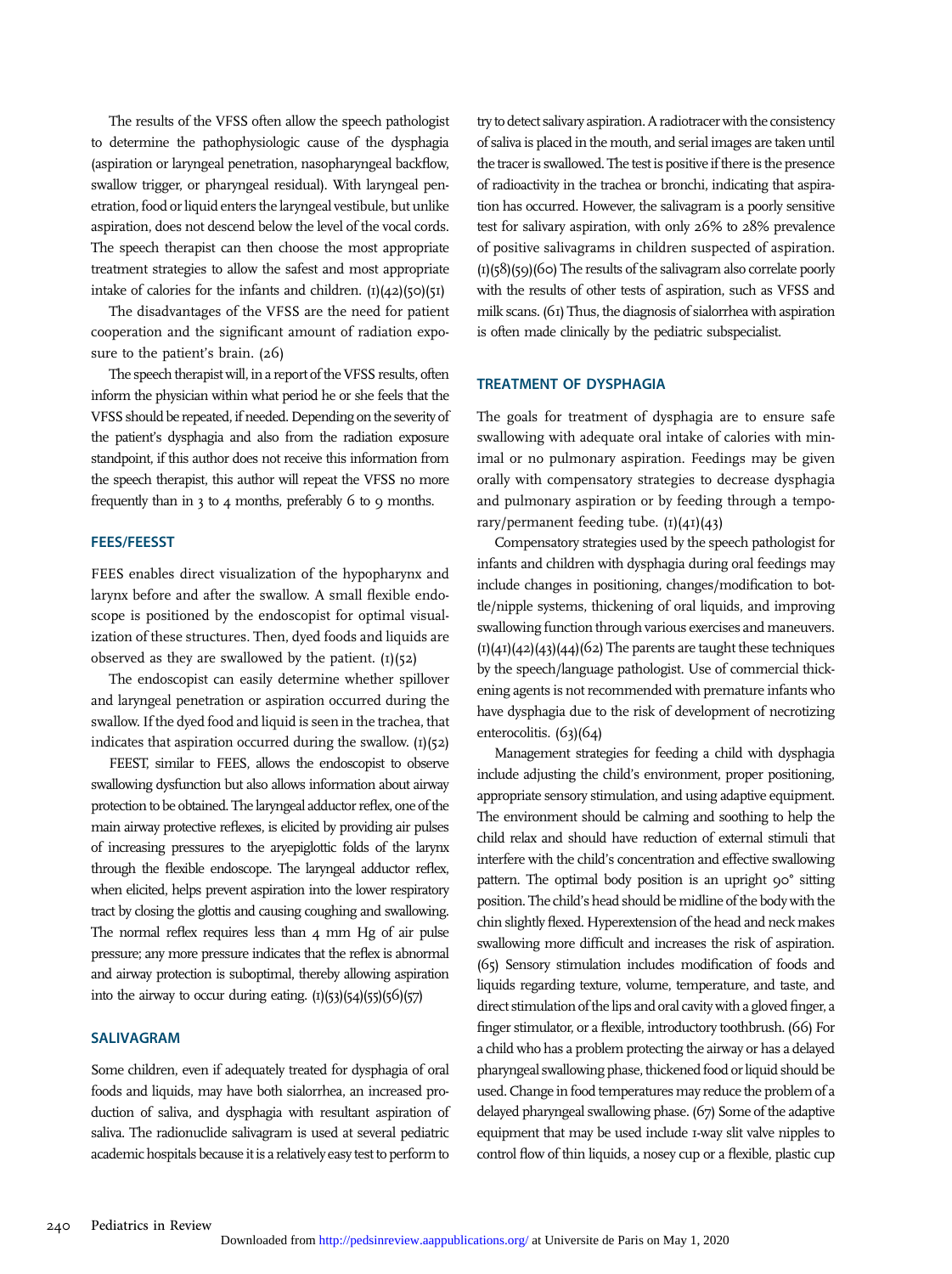with I side cut out to avoid neck extension when in use, and a spoon made of hard smooth plastic with a shallow bowl that permits food to slide off easily. This type of spoon is used with children who have difficulty with lip closure, oral hypersensitivity, tonic bite, or tongue thrust problems. (67)

#### NONORAL FEEDING

Children with dysphagia and chronic aspiration who continue to have recurrent respiratory symptoms despite using compensatory feeding strategies may need placement of a temporary or permanent nasogastric or nasojejunal feeding tube to provide adequate calories in a nonoral manner. (1)

Surgical gastrostomy or jejunostomy tubes may be placed by the pediatric surgeon as an open procedure or by laparoscopy. Alternately, they can be placed percutaneously or endoscopically by the pediatric gastroenterologist.  $(1)(39)$ Enteral access through the jejunum is indicated when patients cannot tolerate oral intake or gastric feeding. (68) Feeding through a gastrostomy tube may initiate or worsen GER. (36)(39) Thus, 5% to 34% of children will require anti-GER surgery, such as fundoplication, to control symptomatic GER. (39)(69)(70)(71)(72)(73)(74)(75)(76)(77)(78)(79)(80) In a study comparing gastrostomy and jejunostomy tubes, gastrostomy tubes were more likely to become dislodged or occluded and require a repeated intervention than jejunostomy tubes. Jejunostomy tubes were more likely to leak at the insertion site, but patients with jejunostomy tubes were more likely to meet their enteral feeding goals than patients with gastrostomy tubes. (68)

Placing a feeding tube can lead to future problems with the development of further feeding skills.  $(I)(42)(43)44$ 

Children who receive tube feedings have significantly more dental problems than children who do not receive feedings in this manner. This is felt to be due to an increase in the amount of oral flora present in the patient's mouth.  $(I)(8I)(82)$  Frequent brushing of teeth, flossing, and visits to dentists are recommended for children who receive tube feedings.  $(I)(8I)(82)$ 

#### MANAGEMENT OF SALIVARY ASPIRATION

There are several methods used to treat sialorrhea and salivary aspiration. (26) Glycopyrrolate or scopolamine patches have been used to treat sialorrhea. These medications are used to try to decrease salivation. However, in some patients their effect is erratic and does not decrease salivation adequately. (26) These anticholinergic agents have adverse effects such as behavioral changes, constipation, flushing, nasal congestion, vomiting, diarrhea, and tachycardia. Mucous plugging and respiratory distress can be troublesome in patients who have tracheostomy tubes and who are administered oral anticholinergics. Treatment has to be stopped in up to one-third of patients due to ineffectiveness of the drug or the development of significant adverse effects.  $(I)(26)(39)(83)(84)(85)(86)$ 

Injections of botulinum toxin A into the salivary glands under sonographic guidance by an otorhinolaryngologist have been effective in controlling sialorrhea in children.  $(87)(88)(89)(90)(91)$  Injection of the toxin into the salivary glands causes reversible reduction in acetylcholine release from presynaptic nerve terminals. Downregulation of acetylcholine, theoretically, leads to reduction in the production of saliva. (92) Repeated injections are given at 6- to 28-week intervals. (90) Development of antibodies to botulinum toxin type B can result inthe injected toxin having no clinical response, presumably due to cross-reactivity of the antibodies with botulinum type A. (93)

Surgical bilateral submandibular salivary gland and parotid duct ligation or submandibular salivary gland excision with parotid duct ligation may be necessary to decrease drooling, sialorrhea, and salivary aspiration. Results have varied in children. (94)(95)(96)(97)(98)

"Children who continue to aspirate and have recurrent pneumonias despite other medical/surgical therapies may need the placement of a tracheostomy, particularly one using a cuffed tracheostomy tube, for pulmonary toilet. Despite this, there is a lessened but still present risk of continued aspiration." (1)

For very resistant cases, the definitive treatment for the elimination of chronic pulmonary aspiration is surgical laryngotracheal separation or diversion. The procedure eliminates all continuity between the respiratory and digestive tracts. The ability to speak is lost, and the patient is left with a permanent tracheostomy.  $(I)(39)(99)(100)(101)$ 

#### ASPIRATION PNEUMONIA

Dysphagia resulting in acute or chronic pulmonary aspiration can lead to the development of pneumonia in some cases. In a report in 2007, in a group of 150 children with VFSS-proven dysphagia, the odds ratio for pneumonia was significantly increased in children with postswallow residue or aspiration of thin fluids but not thick fluids or purees. After multiple logistic regression, pneumonia was associated with the diagnosis of asthma, Down syndrome, GER disease, history of lower respiratory tract infection, moist cough, or oxygen supplementation. (102)

In neonates, dysphagia can lead to aspiration, which, in turn, can lead to physical obstruction of the airway manifested as atelectasis or consolidation and can predispose to infection. The infant may develop cyanosis, apnea, or gasping. Crepitation and rhonchi may be heard on auscultation of the chest and back. A new area of consolidation or infiltrate on a chest radiograph, particularly in the upper lobes and the posterior areas of the lower lobes, is suggestive of aspiration. After an episode of aspiration, the airways should be cleared, and an infant with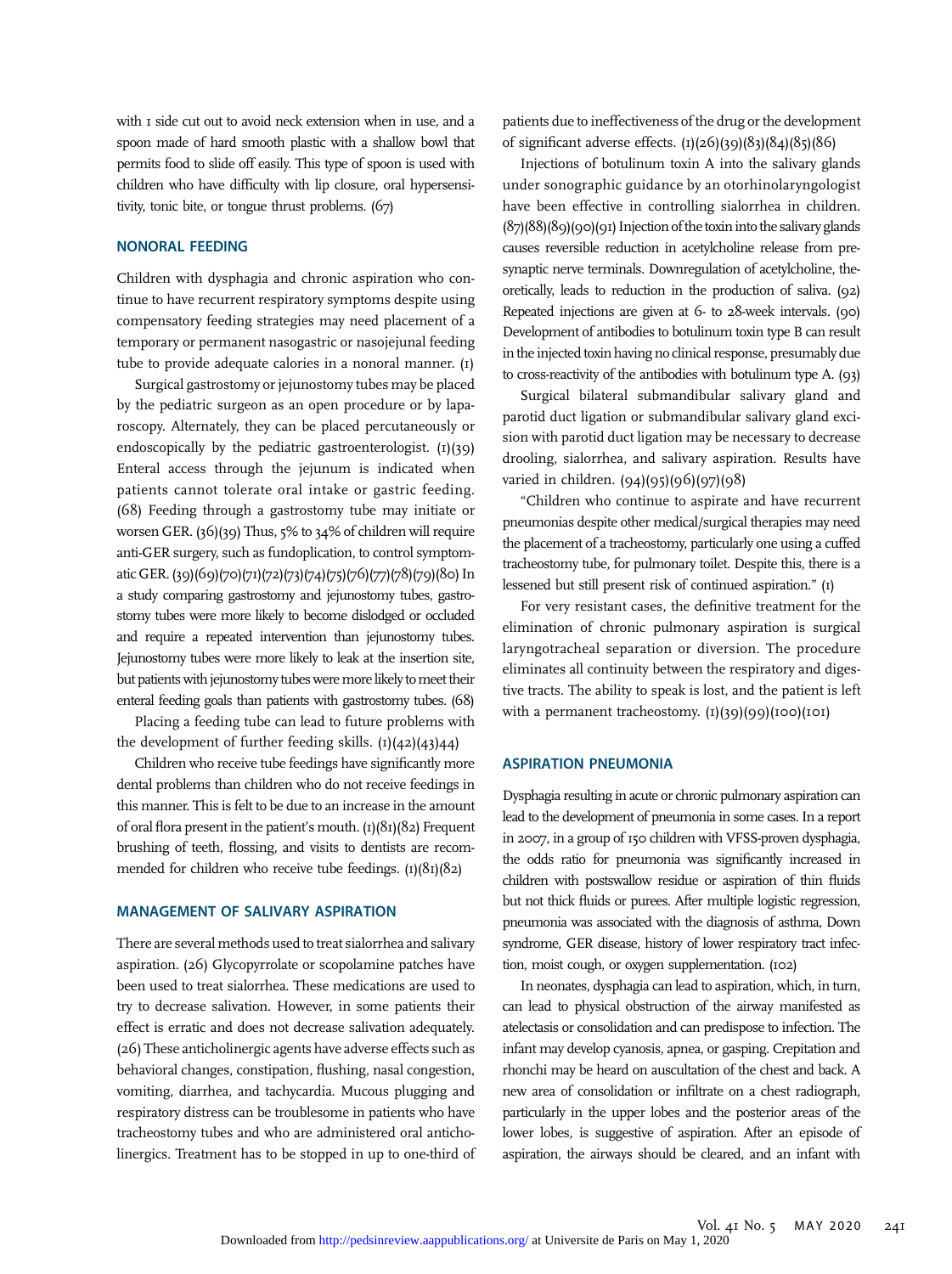aspiration pneumonia may require supplementary oxygen or even ventilator support. Broad spectrum antimicrobial drug coverage should be given, such as flucloxacillin and an aminoglycoside for at least  $5 \text{ days.}$  ( $18$ )( $103$ )

Aspiration pneumonia can also occur in children past the neonatal period who have dysphagia. It may be accompanied by fever, coughing, wheezing, and leukocytosis, and infiltrates may be seen radiologically. There are several conditions predisposing to infectious complications of aspiration: gingivitis, decayed teeth, gastric outlet or intestinal obstruction, enteral tube feeding, prolonged hospitalization, endotracheal intubation, prone positioning without elevation of the head, and use of antacids or acid blockers. Multiple bacterial pathogens found in the oropharynx can cause aspiration pneumonia in children with dysphagia. Aerobic and facultative bacteria found include Streptococcus pneumoniae, group A Staphylococcus aureus, Proteus species, Pseudomonas aeruginosa, Klebsiella pneumonia, Escherichia coli, Aerobacter species, Haemophilus influenza, and others. Anaerobic organisms in adults with ventilator-associated aspiration pneumonia predominate in the oropharynx with a ratio between 3:1 and 10:1. When aspiration occurs in the hospitalized patient, or in a patient receiving broad spectrum antibiotic drug therapy, nosocomial and facultative organisms predominate. Most commonly these include E coli, Proteus species, and P aeruginosa. (104) There is a role for flexible bronchoscopy with bronchoalveolar lavage or the use of protected specimen brushes early in the course of aspiration pneumonia to help identify the bacterial organism. If the child with aspiration pneumonia has very limited reserve (pulmonary or immunologic) or a highly infectious aspirate is suspected, early empirical antibiotic drug therapy may be warranted. In the previously healthy individual, in whom anaerobic bacteria are most likely to predominate, initial therapy with penicillin, ampicillin, or clindamycin is recommended. In the treatment of pneumonia in children with underlying chronic lung disease, in institutionalized patients, and in those having received broad spectrum antibiotic drug therapy, a second- or third-generation cephalosporin should be considered. In immunocompromised patients, a combination of an aminoglycoside and a synthetic penicillin or cephalosporin such as ceftazidime might be initiated until culture results are available to guide more specific therapy. Culture results should be used to discontinue or narrow antibiotic drug therapy. Treatment with antibiotics for 7 to 10 days is reasonable for patients who respond promptly. (104)

# Summary

• Based on some research evidence and consensus, dysfunction of airway protective reflexes can allow pulmonary aspiration to occur in children with dysphagia. (1)

- Based on some research evidence and consensus, dysphagia and chronic pulmonary aspiration should be in the differential diagnosis of infants and children with chronic cough, recurrent wheezing, recurrent pneumonias, atelectasis, bronchiectasis, pulmonary abscess, pulmonary fibrosis, bronchiolitis obliterans, apnea/bradycardia, acute life-threatening events, (31) failure to thrive, stridor, and laryngitis/hoarseness. (1)(32)
- Based on some research evidence as well as consensus, there are several conditions that can predispose children to aspiration lung injury (Table). Children with Down syndrome, Prader-Willi syndrome, laryngomalacia, and glossoptosis, (34)(35)(36)(37) as well as children with neuromuscular weakness, can have silent aspiration.
- Based on some research evidence as well as consensus, the clinician should observe the infant or child eating and drinking if dysphagia is suspected.
- Based on strong research evidence, the chest radiograph may be normal in up to 14% of children with recurrent aspiration. (18)
- Based on strong research evidence, the VFSS and FEES/FEESST are the most common instrumental assessments used for evaluation of swallowing in children. (26)(41)(42)(43)(47)
- Based on strong research evidence, the salivagram has poor sensitivity to detect salivary aspiration. (58)(59)(60)
- Based on strong research evidence, speech therapists use several compensatory strategies to treat dysphagia in children. (41)(42)(43)(44)(62) Some children with severe dysphagia require placement of feeding tubes. (39)
- Based on strong research evidence, sialorrhea can be treated with anticholinergic agents, (83)(84)(85)(86) botulinum toxin injections into the salivary glands, (87)(88)(89)(90)(91) ligation or resection of the salivary glands, (94)(95)(96)(97)(98) placement of a tracheostomy, or even laryngotracheal separation. (99)(100)(101)
- Based on research evidence as well as consensus, aspiration pneumonia secondary to dysphagia can cause significant morbidity in children of all ages and requires prompt treatment with appropriate antibiotic agents. (102)(103)(104)

To view teaching slides that accompany this article, visit [http://pedsinreview.aappublications.org/](http://pedsinreview.aappublications.org/content/41/5/236.supplemental) [content/41/5/236.supplemental](http://pedsinreview.aappublications.org/content/41/5/236.supplemental).



References for this article are at [http://pedsinreview.aappub](http://pedsinreview.aappublications.org/content/41/5/236)[lications.org/content/41/5/236](http://pedsinreview.aappublications.org/content/41/5/236).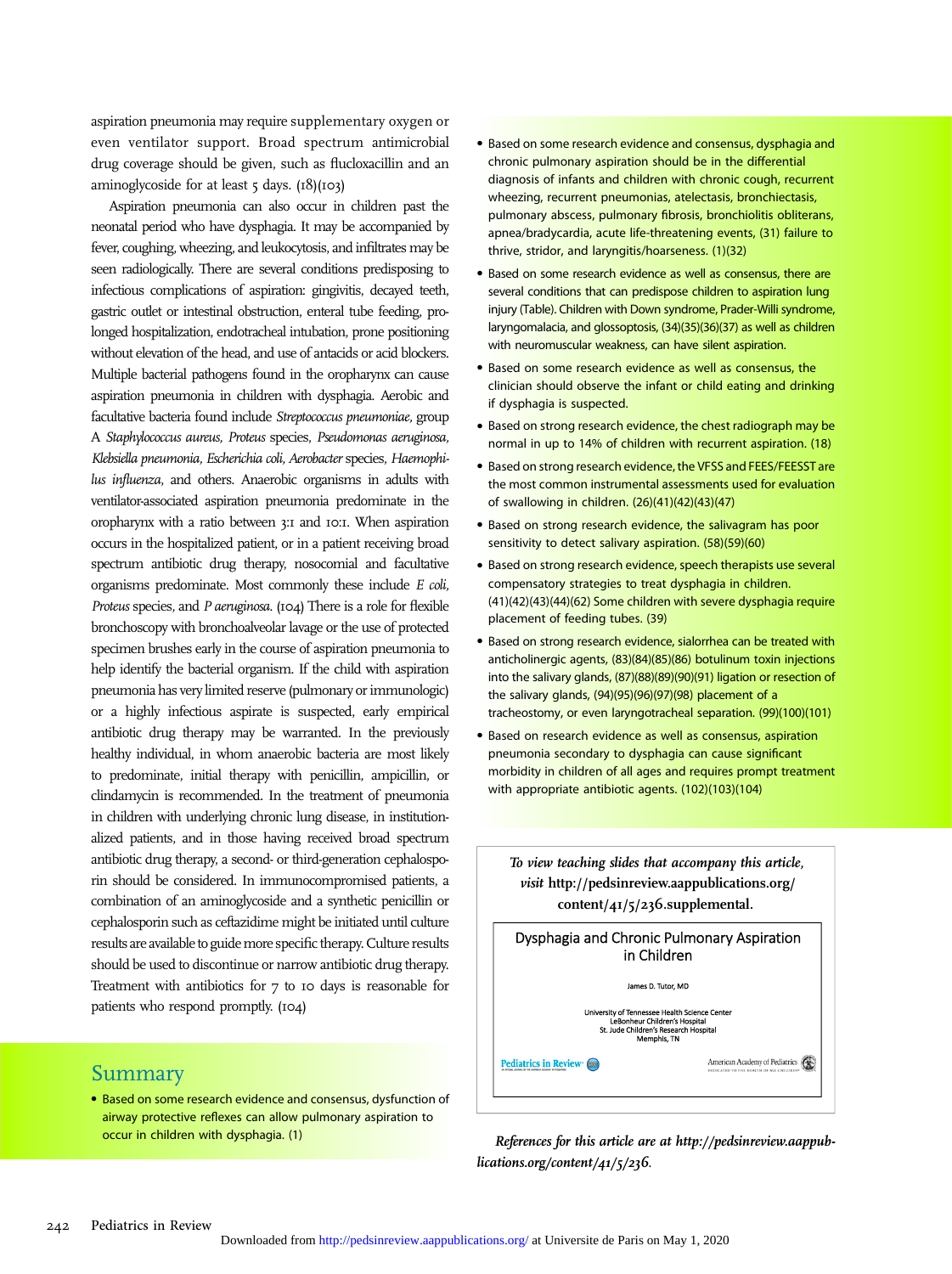# PIR Quiz

Individual CME quizzes are available via the blue CME link under the article title in the Table of Contents of any issue. To learn how to claim MOC points, go to: [http://www.aappublications.org/content/moc-credit.](http://www.aappublications.org/content/moc-credit)

- 1. A 4-week-old girl is brought to the clinic with a 2-day history of cough, congestion, and REQUIREMENTS: Learners decreased appetite. She usually drinks 4 oz of formula with each feeding but now stops after 2 oz, with coughing and difficulty swallowing. On physical examination she has copious nasal secretions. Respiratory examination shows mild tachypnea with intercostal retractions and coarse breath sounds bilaterally. A test of her nasal secretions is positive for respiratory syncytial virus. This infant is most at increased risk for which of the following conditions?
	- A. Apnea.
	- B. Aspiration pneumonia.
	- C. Empyema.
	- D. Failure to thrive.
	- E. Pulmonary edema.
- 2. You are seeing a 2-year-old girl with cognitive and motor impairment. During the past 9 months she has been treated with 3 courses of antibiotic drugs for pneumonia. She is fed pureed foods and a high-protein liquid nutritional supplement. During the past 2 to 3 months, the parents have noticed increased episodes of coughing and choking during feedings. Which of the following is the most appropriate next step in this girl's evaluation?
	- A. Computed tomography of the brain.
	- B. Esophageal pH monitoring.
	- C. Upper gastrointestinal endoscopy.
	- D. Upper gastrointestinal tract radiographic series.
	- E. Videofluoroscopic swallow study.

3. An 18-month-old girl with dysphagia, gastroesophageal reflux, and chronic aspiration is brought to the clinic for follow-up. Her last visit was 6 months ago when she was referred to a speech pathologist who recommended thickening of oral liquids and foods as well as exercises to improve swallowing function. Despite these changes the patient continues to experience problems with swallowing, spitting up, failure to thrive, and recurrent respiratory symptoms, including 2 episodes of aspiration pneumonia. Given her multiple problems, which of the following is the most appropriate next step in the management of this patient?

- A. Change the temperature of her food.
- B. Nasojejunal feeding tube placement.
- C. Surgical gastrostomy tube placement.
- D. Surgical jejunostomy tube placement.
- E. Switch her feeding to an elemental formula.
- 4. You are seeing a 3-year-old boy with cerebral palsy. He has excessive production of saliva, which has resulted in dysphagia and several episodes of aspiration pneumonia. A salivagram showed findings consistent with aspiration pneumonia. You decide to treat the sialorrhea with glycopyrrolate. Which of the following is the most likely adverse effect of this medication?
	- A. Bradycardia.
	- B. Constipation.
	- C. Fatigue.
	- D. Increased sweating.
	- E. Rhinorrhea.

can take Pediatrics in Review quizzes and claim credit online only at: [http://](http://pedsinreview.org) [pedsinreview.org](http://pedsinreview.org).

To successfully complete 2020 Pediatrics in Review articles for AMA PRA Category 1 Credit<sup>TM</sup>, learners must demonstrate aminimum performance level of 60% or higher on this assessment. If you score less than 60% on the assessment, you will be given additional opportunities to answer questions until an overall 60% or greater score is achieved.

This journal-based CME activity is available through Dec. 31, 2022, however, credit will be recorded in the year in which the learner completes the quiz.



2020 Pediatrics in Review is approved for a total of 30 Maintenance of Certification (MOC) Part 2 credits by the American Board of Pediatrics (ABP) through the AAP MOC Portfolio Program. Pediatrics in Review subscribers can claim up to 30 ABP MOC Part 2 points upon passing 30 quizzes (and claiming full credit for each quiz) per year. Subscribers can start claiming MOC credits as early as October 2020. To learn how to claim MOC points, go to: [http://www.aappublications.](http://www.aappublications.org/content/moc-credit) [org/content/moc-credit](http://www.aappublications.org/content/moc-credit).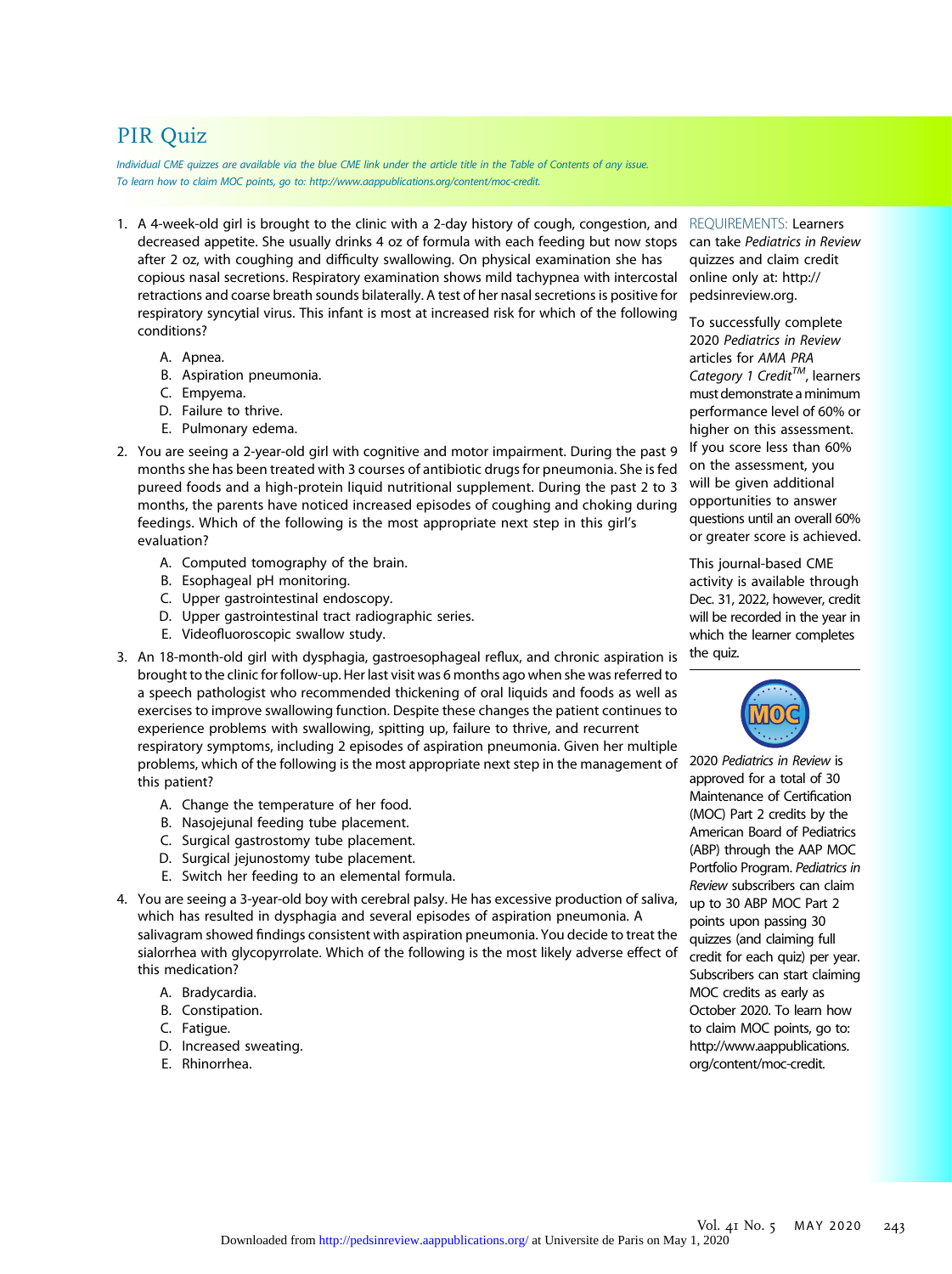- 5. A 2-year-old boy with Down syndrome and a history of dysphagia is brought to the clinic for evaluation. He has been seen by a speech pathologist, who recommended thickening feeds, but the family has been noncompliant with this recommendation. He presents today with fever, coughing, and decreased oral intake. He has no known drug allergies. Physical examination is significant for diffuse wheezing and rhonchi in the right lower lung field. A chest radiograph reveals a new infiltrate in the right lower lobe. Which of the following is the most appropriate treatment regimen in this patient?
	- A. Azithromycin.
	- B. Cefixime.
	- C. Ceftazidime and gentamicin.
	- D. Clindamycin.
	- E. Flucloxacillin and gentamicin.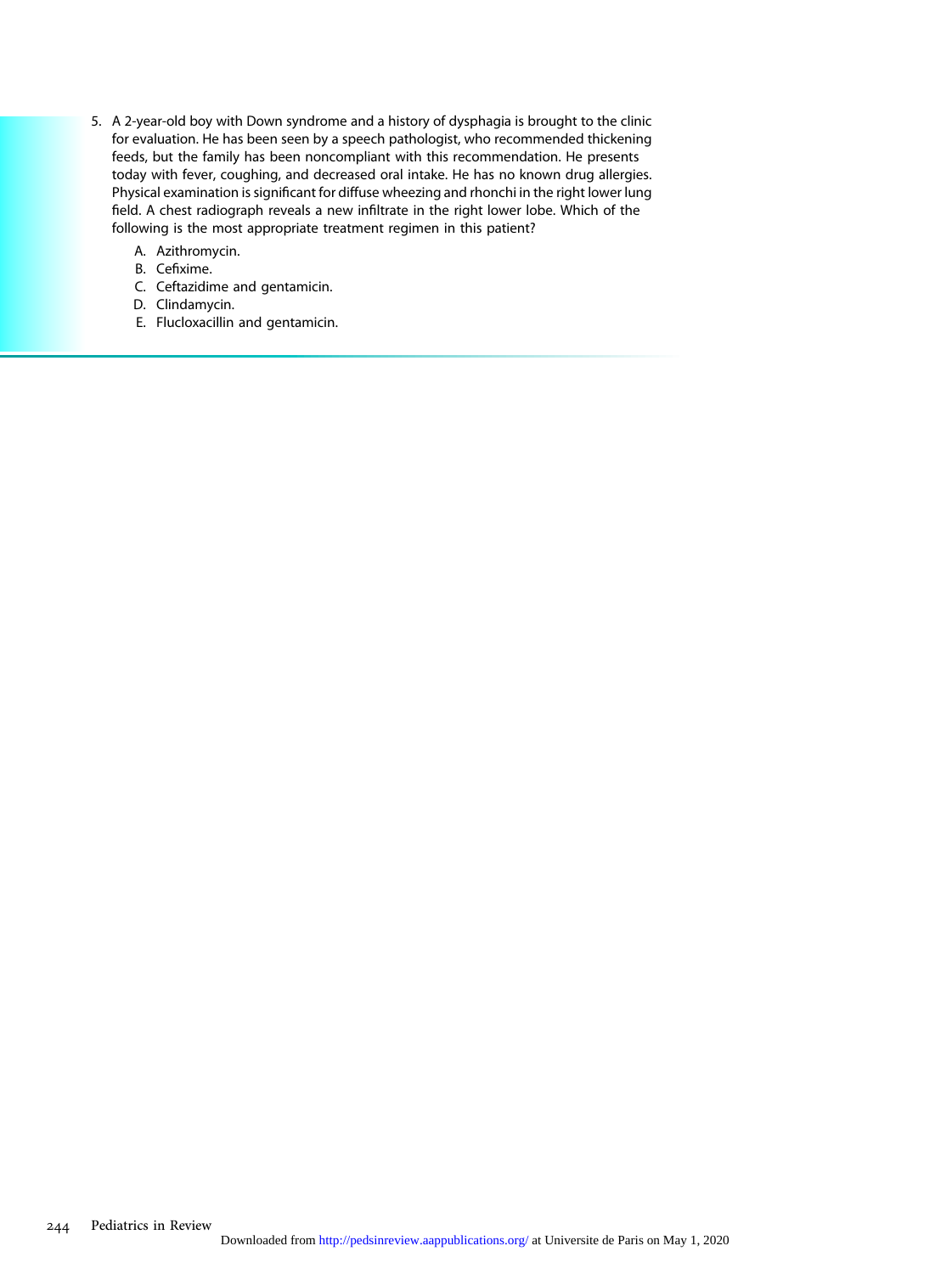# DOI: 10.1542/pir.2018-0124 *Pediatrics in Review* 2020;41;236 James D. Tutor **Dysphagia and Chronic Pulmonary Aspiration in Children**

| <b>Updated Information &amp;</b><br><b>Services</b><br><b>Supplementary Material</b> | including high resolution figures, can be found at:<br>http://pedsinreview.aappublications.org/content/41/5/236<br>Supplementary material can be found at:<br>http://pedsinreview.aappublications.org/content/suppl/2020/04/17/41<br>$5.236$ DC1                                                                                                                                                                          |
|--------------------------------------------------------------------------------------|---------------------------------------------------------------------------------------------------------------------------------------------------------------------------------------------------------------------------------------------------------------------------------------------------------------------------------------------------------------------------------------------------------------------------|
| <b>References</b>                                                                    | This article cites 91 articles, 7 of which you can access for free at:<br>http://pedsinreview.aappublications.org/content/41/5/236.full#ref-list<br>$-1$                                                                                                                                                                                                                                                                  |
| <b>Subspecialty Collections</b>                                                      | This article, along with others on similar topics, appears in the<br>following collection(s):<br>Pulmonology<br>http://classic.pedsinreview.aappublications.org/cgi/collection/pulmo<br>nology_sub<br>Asthma<br>http://classic.pedsinreview.aappublications.org/cgi/collection/asthma<br>subtopic<br><b>Respiratory Tract</b><br>http://classic.pedsinreview.aappublications.org/cgi/collection/respirat<br>ory tract sub |
| Permissions & Licensing                                                              | Information about reproducing this article in parts (figures, tables) or<br>in its entirety can be found online at:<br>https://shop.aap.org/licensing-permissions/                                                                                                                                                                                                                                                        |
| <b>Reprints</b>                                                                      | Information about ordering reprints can be found online:<br>http://classic.pedsinreview.aappublications.org/content/reprints                                                                                                                                                                                                                                                                                              |